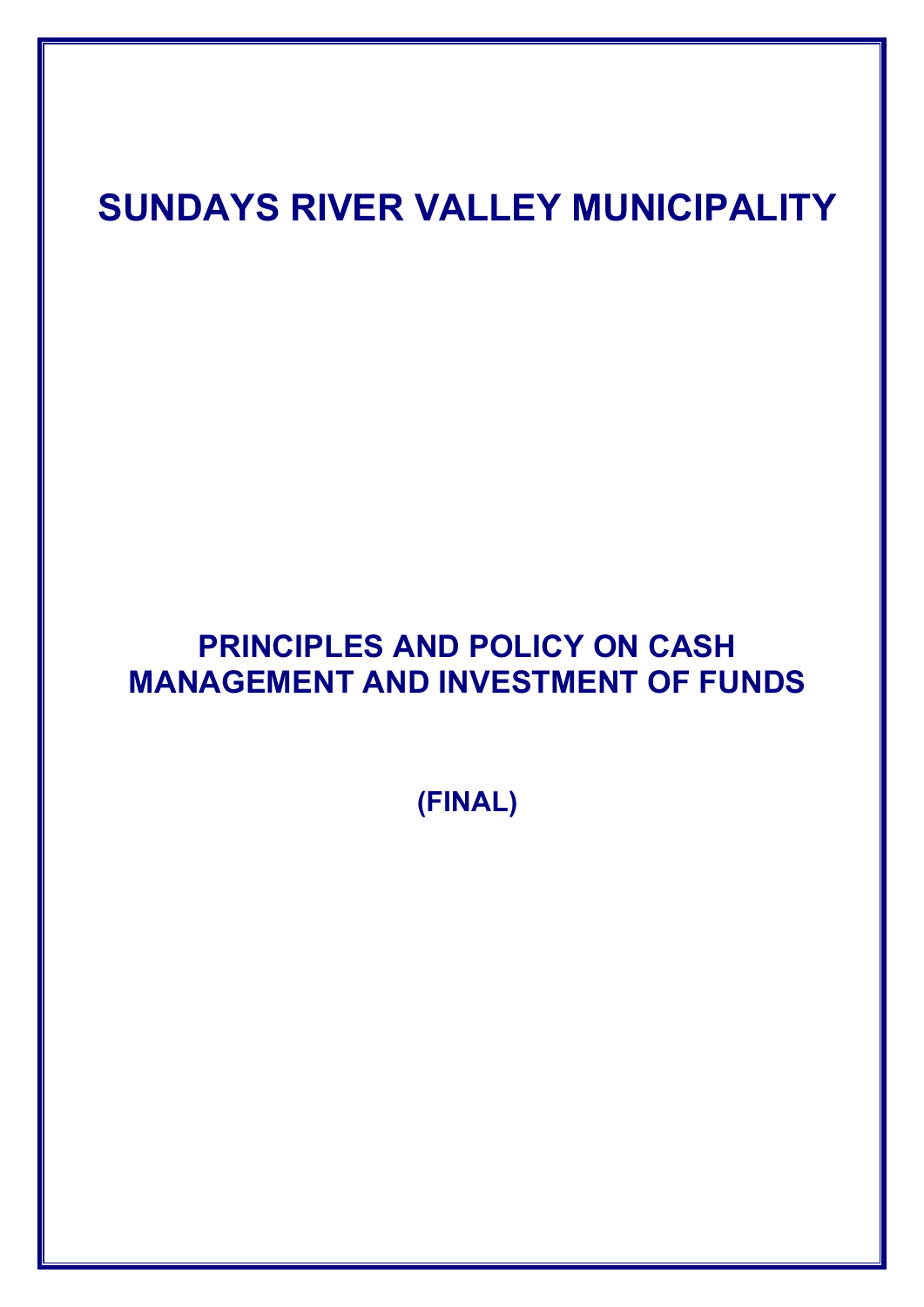# **INDEX**

|                                        |                      | Page |  |
|----------------------------------------|----------------------|------|--|
| 1.                                     |                      |      |  |
| 2.                                     |                      |      |  |
| 3.                                     |                      |      |  |
| $\mathbf{4}$                           |                      |      |  |
| 4.1<br>4.2<br>4.3<br>4.4<br>4.5        |                      |      |  |
| 5.                                     |                      |      |  |
| 6.                                     |                      |      |  |
| 7.                                     |                      |      |  |
| 7.1<br>7.2<br>7.3<br>7.4<br>7.5<br>7.6 |                      |      |  |
| 8.                                     |                      |      |  |
| 8.1<br>8.2<br>8.3<br>8.4<br>8.5<br>8.6 |                      |      |  |
| 9.                                     |                      |      |  |
| 10.                                    |                      |      |  |
| 11.                                    |                      |      |  |
|                                        | 11.1<br>11.2<br>11.3 |      |  |
|                                        |                      |      |  |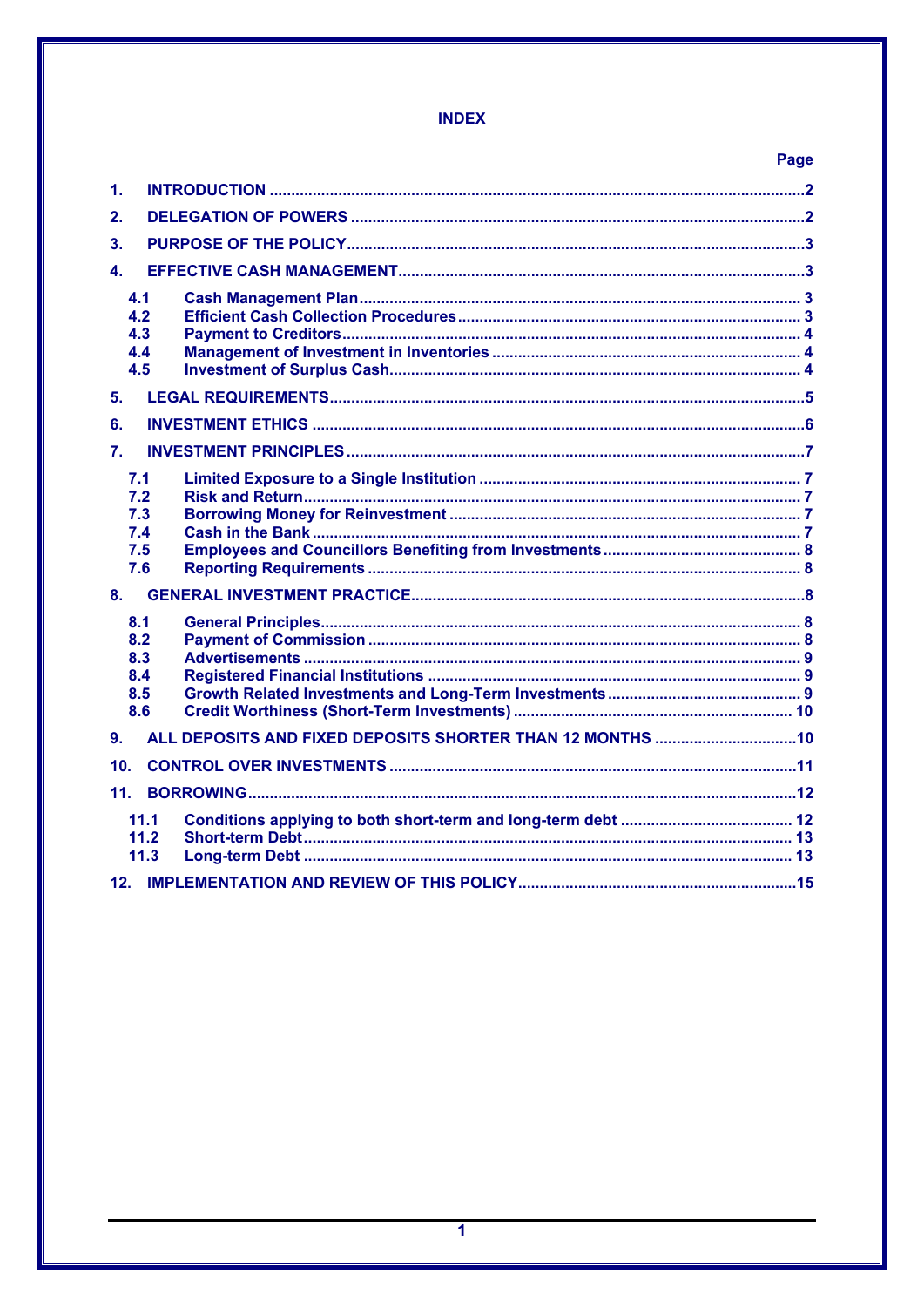#### **SUNDAYS RIVER VALLEY MUNICIPALITY**

# **PRINCIPLES AND POLICY ON CASH MANAGEMENT AND INVESTMENT OF FUNDS**

# **1. INTRODUCTION**

- 1.1 As custodians of public funds, the Council has an obligation to see to it that cash resources are managed as effectively as possible. Council has a responsibility to invest public funds with great care and are liable to the community in that regard.
- 1.2 The investment policy should be aimed at gaining the highest possible return without undue risk during those periods when funds are not needed. To bring this about, it is essential to have an effective cashflow management program.
- 1.3 This policy has been compiled in accordance with:-
- 1.3.1. Local Government: Municipal Systems Act (MSA), Act no 32 of 2000 as amended;
- 1.3.2. Local Government: Municipal Finance Management Act (MFMA), Act no 56 of 2003;
- 1.3.3. Municipal Investment Regulations for the MFMA published in Government Gazette 27431 dated 1 April 2005; and
- 1.3.4. MFMA Circular no 49 on Non-payment of Obligations dated 30 June 2009.
- 1.4 Where this policy is contrary to other legislation, such legislation will override this policy. It is an explicit responsibility of the Municipal Manager to bring such conflicts immediately to the attention of the Council once he/ she becomes aware of such conflicts and to propose changes to this Policy to eliminate such conflicts.

# **2. DELEGATION OF POWERS**

- 2.1 This policy should be applied with due observance of the Municipality's policy with regard to delegated powers. Such delegations refer to delegations between the Municipal Manager and other responsible officials as well as between the Council and the Executive Committee and the Council and the Municipal Manager. All delegations in terms of this policy must be recorded in writing.
- 2.2 In terms of section 60 (2) of the MSA, the Council may only delegate to the Municipal Manager the power to make decisions on investments on behalf of the municipality within the municipality's investment policy contemplated in section 13 (2) of the MFMA.
- 2.3 According to the MFMA, the Municipal Manager is the accounting officer of the Municipality and therefore all designated officials are accountable to him/ her. The Municipal Manager is therefore accountable for all transactions entered into by his/ her designates.
- 2.4 The overall responsibility of investments lies with the Municipal Manager. However, the day to day handling of investments should be the responsibility of the Chief Financial Officer or his/her delegate.
- 2.5 All investment documents will require two signatories, namely the Municipal Manager and the Chief Financial Officer or their delegated signatories. In this regard, specimen signatures must be signed with all financial institutions with which the Municipality deals.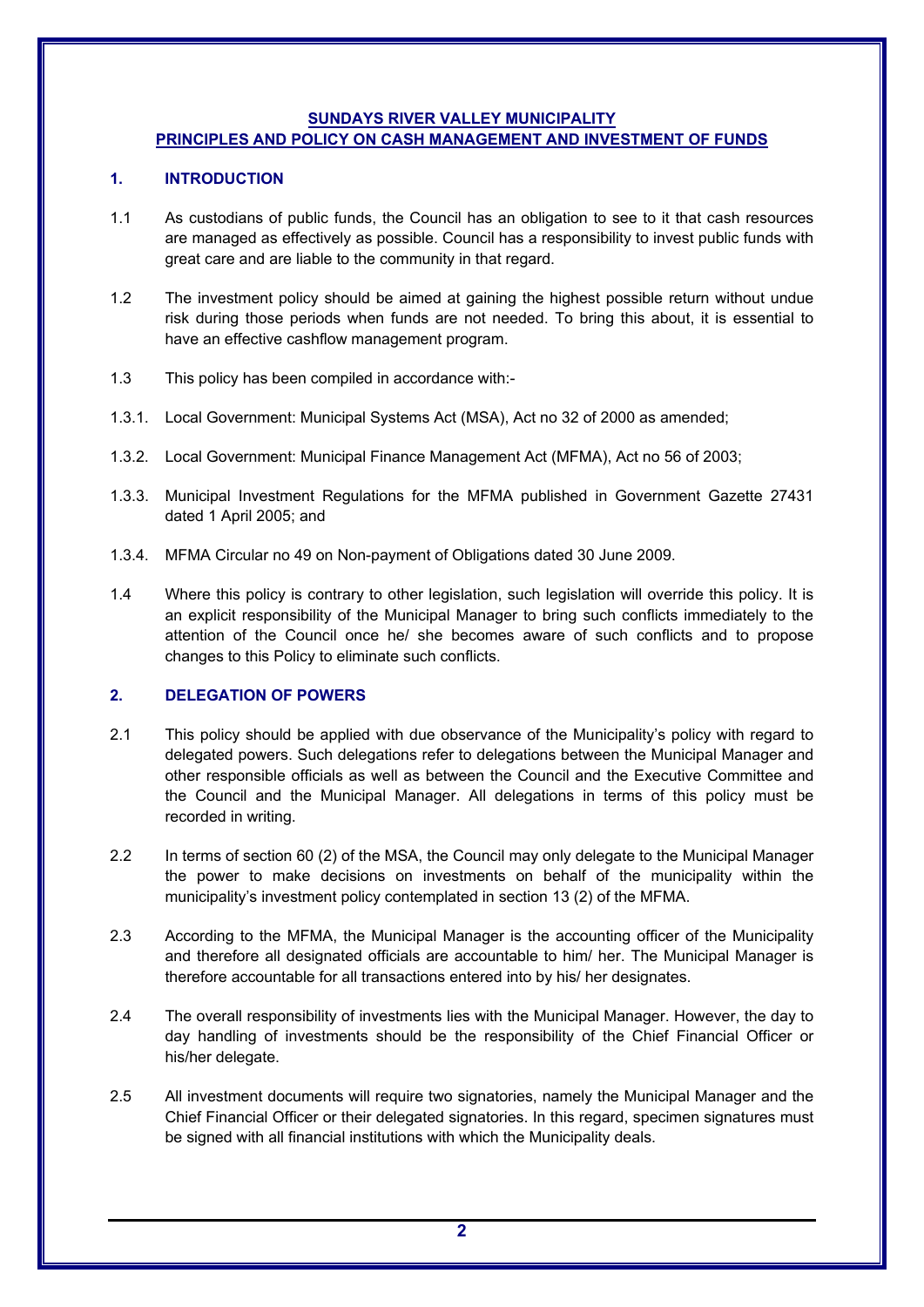# **3. PURPOSE OF THE POLICY**

3.1 The purpose of this policy is to ensure that investment of surplus funds forms part of the financial management procedures of the Sundays River Valley Municipality and to ensure that prudent investment procedures are applied consistently.

# **4. EFFECTIVE CASH MANAGEMENT**

# **4.1 Cash Management Plan**

- 4.1.1 Adequate and efficient cash management is one of the main functions of the Chief Financial Officer. It is therefore imperative that a cash management plan be established and adhered to at all time. Sound cash management includes:-
	- Collecting revenue when it is due and banking it promptly;
	- Making payments, including transfers to other levels of government and non-government entities, no earlier than necessary, with due regard for efficient, effective and economical programme delivery and the government's normal terms for account payments as well as within legislative requirements;
	- Avoiding pre-payments for goods or services (i.e. payments in advance of the receipt of goods or services), unless required in terms of contractual arrangements with the supplier;
	- Accepting discounts to effect early payment only when the payment has been included in the monthly cashflow estimates prepared by the Municipality;
	- Pursuing debtors with appropriate sensitivity and rigour to ensure that amounts receivable by the Municipality are collected and banked promptly;
	- Taking any action that avoids locking up money unnecessarily and inefficiently, such as managing inventories to the minimum level necessary for efficient and effective programme delivery and selling surplus or underutilized assets.
	- □ Accurately forecasting the Municipality's cashflow requirements; and
	- Timing the inflow and outflow of cash to ensure that significant cash outflows only occur when there is sufficient cash in the Municipality's bank account.

# **4.2 Efficient Cash Collection Procedures**

4.2.1 All monies due to the Municipality must be collected as soon as possible and banked on a daily basis. Cash left in the safe can pose a security risk, could necessitate additional insurance coverage and does not earn any interest. Special deposits should be arranged for the larger amounts received, to make sure that these are banked on the same day they are received.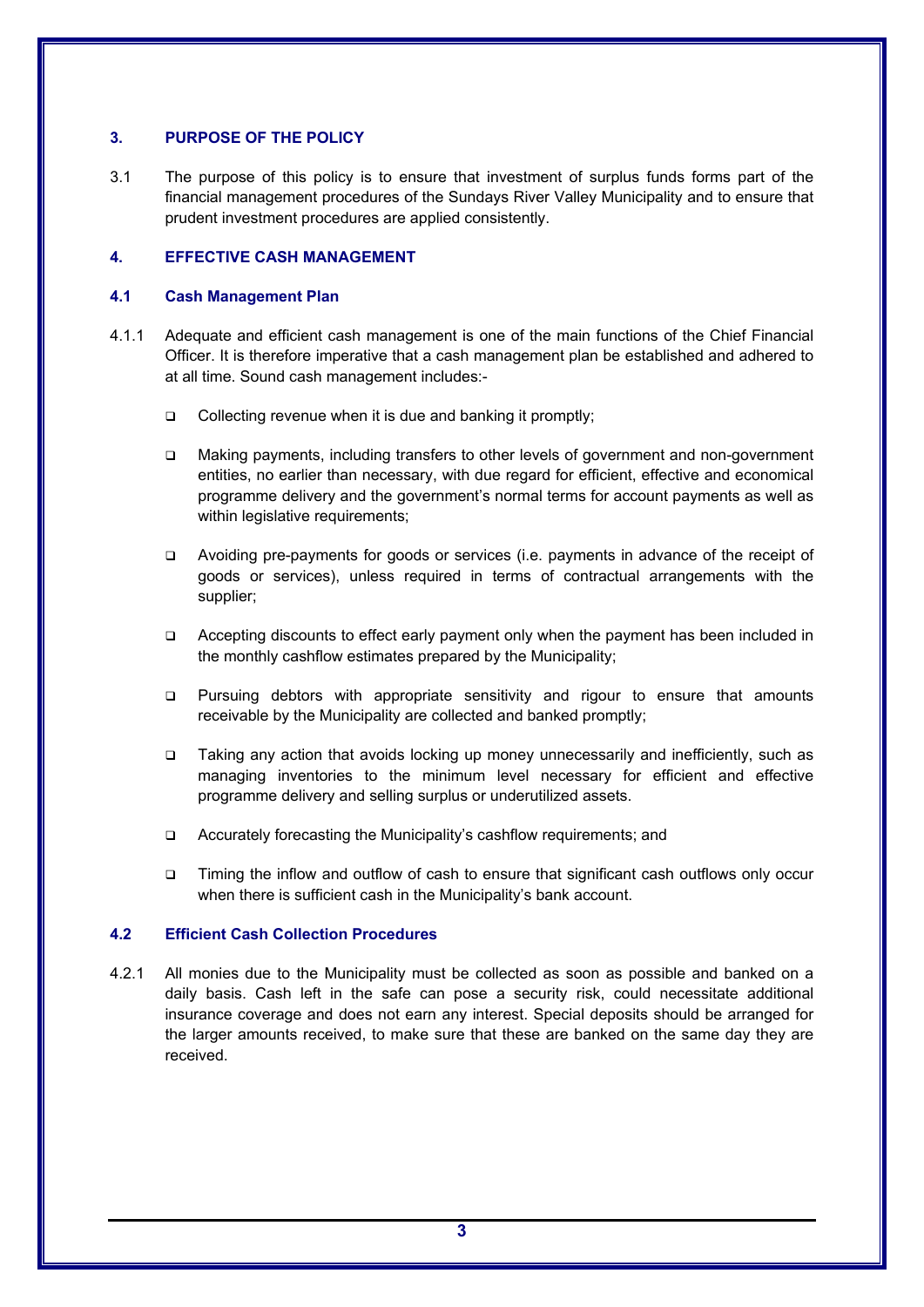- 4.2.2 It is essential that all amounts owed to the Municipality be levied by way of a debit in the applicable debtors system. A well managed debtor and banking control system is the proper measure for ensuring that monies owed to the Municipality are timeously received and banked.
- 4.2.3 It is also important to review the debt collection performance by regularly comparing monies presently owed to the Municipality in relation to the total income as well as to the situation in previous financial years, in order to determine whether the debt collection is deteriorating or improving.

# **4.3 Payment to Creditors**

- 4.3.1 Another aspect of effective cash management is adequate control over the timing and payment of creditors accounts. To reduce bank costs with regard to cheque payments it is essential to limit the payment of creditors to one payment per creditor per month, if possible and to make use of electronic transfer subject to strict control measures.
- 4.3.2 When considering the time to pay a creditor, proper consideration must be given to the conditions of credit/ terms of payment offered. In cases where a cash discount is offered for early settlement the discount, if the relevant time scale is taken into account, will in most cases be more than any investment return from temporarily investing the funds and if offered, they should be properly considered and utilised.
- 4.3.3 The normal conditions of credit/ terms of payment offered by suppliers should also be considered and utilised to the full by paying on due date and not earlier.
- 4.3.4 Due consideration should be given to Sections 65 (2) (e) and (f) of the MFMA which regulates payment periods and compliance by the municipality with all its statutory commitments.
- 4.3.5 To ensure the prompt payment of all creditors the municipality should adopt the step-by-step approach for payment of creditors outlined in MFMA Circular no 49 as part of its financial management procedure manuals.

# **4.4 Management of Investment in Inventories**

- 4.4.1 Cash management can be improved by ensuring that adequate stock control is exercised over all goods in store. The inventory levels in any stores system have to be reviewed continually in the light of annual contracts from local suppliers. Only essential inventory levels are to be maintained in the case of inventory items that are readily available.
- 4.4.2 Inventory items held in stock for a long period of time is an unproductive asset to which an opportunity cost can be attached. In addition, inventory items held in stock for long periods of time could become redundant or obsolete. It is advisable, therefore, to dispose of outdated inventory items on a regular basis, thus recovering at least a part of their costs.

# **4.5 Investment of Surplus Cash**

4.5.1 Before any money can be invested, the Chief Financial Officer, or his/her delegate, has to determine whether there will be surplus funds available. The term of investment should also be investigated in relation to projected cash outflows. Prior to making investments for any fixed term, it is essential that cashflow estimates be compiled for at least the next twelve months.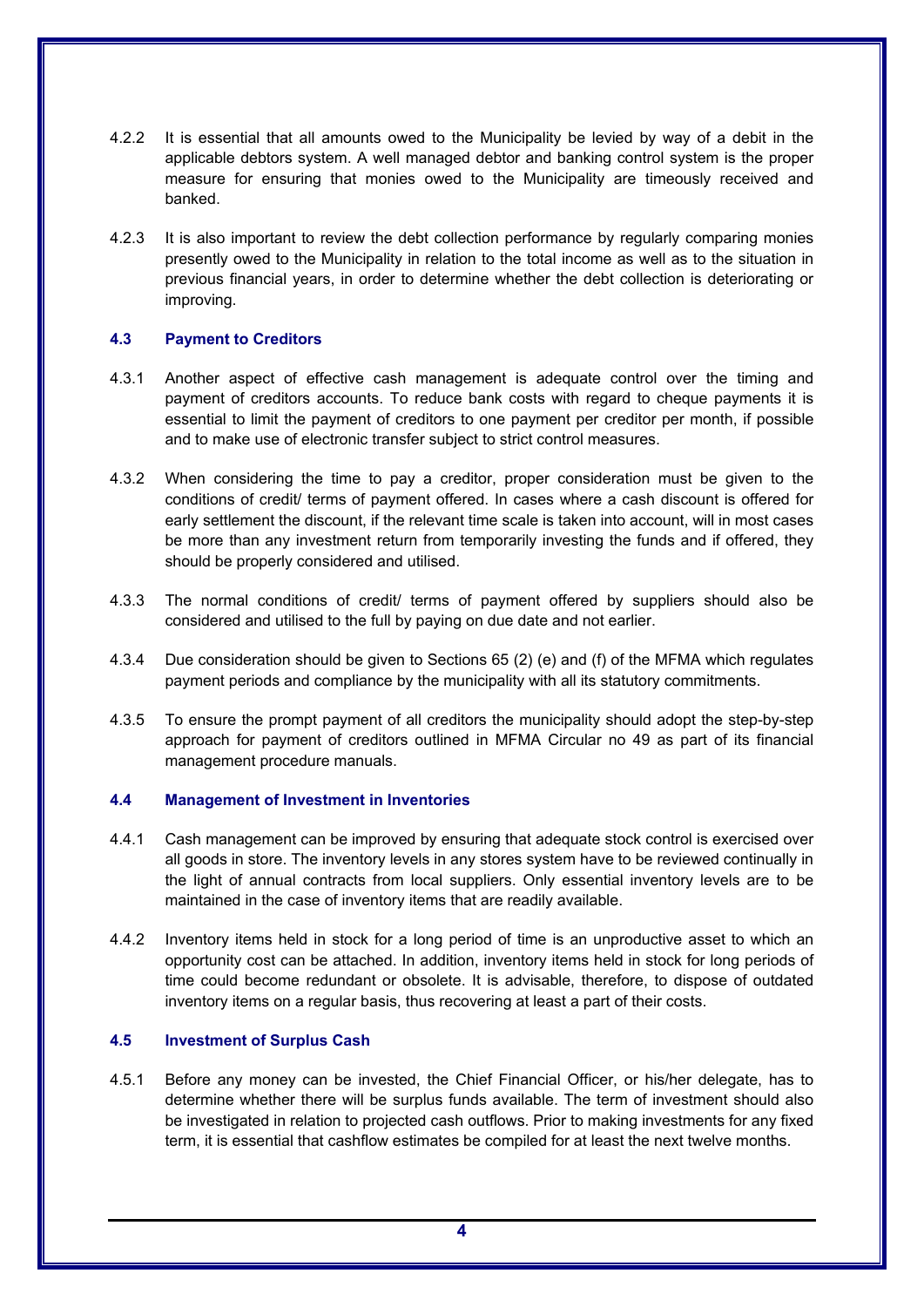- 4.5.2 When compiling monthly cashflow estimates it is essential that the Chief Financial Officer is aware of all expected cashflow and when it is to take place, as well as the timing with regard to cash outflows as far as both the operational and the capital budgets are concerned.
- 4.5.3 By utilising the available information and expertise, the Chief Financial Officer can assess the timing with regard to the applicable investment policy accordingly. Daily cashflow estimates will provide for daily call investments and investment withdrawals, whereas long-term investments need to be based on projections further into the future.
- 4.6 Long term investments should be made with an institution of minimum BBB rating (Where BBB refers to higher risk institutions). Evidence of this should be obtained before an investment is made with the institution.
- 4.7 Short term investments should be made with an institution of minimum B rating. (Where B refers to higher risk institutions). Evidence of this rating should be obtained before an investment is made with the institution.

# **5. LEGAL REQUIREMENTS**

- 5.1 The way in which surplus funds and other monies of local authorities can be invested, is regulated in terms of the Municipal Finance Management Act, and the National Framework determined by the Minister of Finance with the concurrence of the Cabinet member responsible for Local Government (see paragraph 1.3).
- 5.2 The Municipal Finance Management Act requires the Municipality to establish an appropriate and effective cash management and investment policy in accordance with any framework that may be prescribed by the Minister, with the concurrence of the Cabinet member responsible for Local Government.
- 5.3 A bank, insurance company or other financial institution which, at the end of a financial year holds, or at any time during a financial year held, an investment for the Municipality must:-
- 5.3.1 Within 30 days after the end of that financial year, notify the Auditor-General, in writing, of that investment, including the opening and closing balances of that investment, in that financial year; and
- 5.3.2 Promptly disclose information regarding the investment when so requested by the National Treasury or the Auditor-General.
- 5.4 A bank where the Municipality at the end of the financial year holds a bank account, or held a bank account at any time during a financial year, must: -
- 5.4.1 Within 30 days after the end of that financial year, notify the Auditor-General, in writing, of such bank account, including-
	- □ the type and number of the account; and
	- the opening and closing balances of that bank account in that financial year.
- 5.5 Promptly disclose information regarding the account when so requested by the National Treasury or the Auditor-General.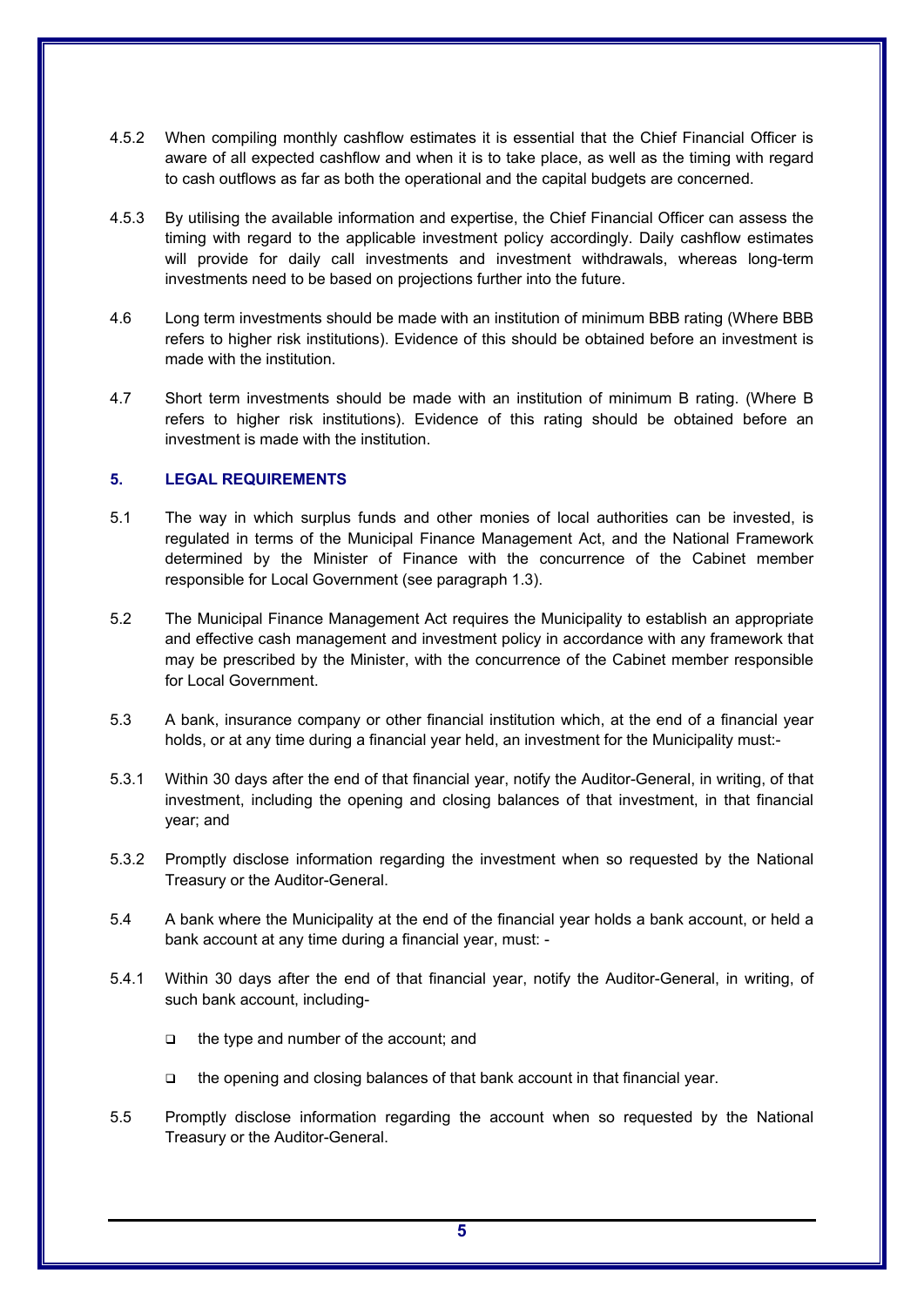# **6. INVESTMENT ETHICS**

- 6.1 The following ethics apply when dealing with financial institutions and interested parties:-
- 6.1.1 The Municipal Manager and in the final instance the Chief Financial Officer is responsible for the investment of funds, and have to steer clear from outside interference, regardless of whether such interference comes from individual Councillors, agents or any institution.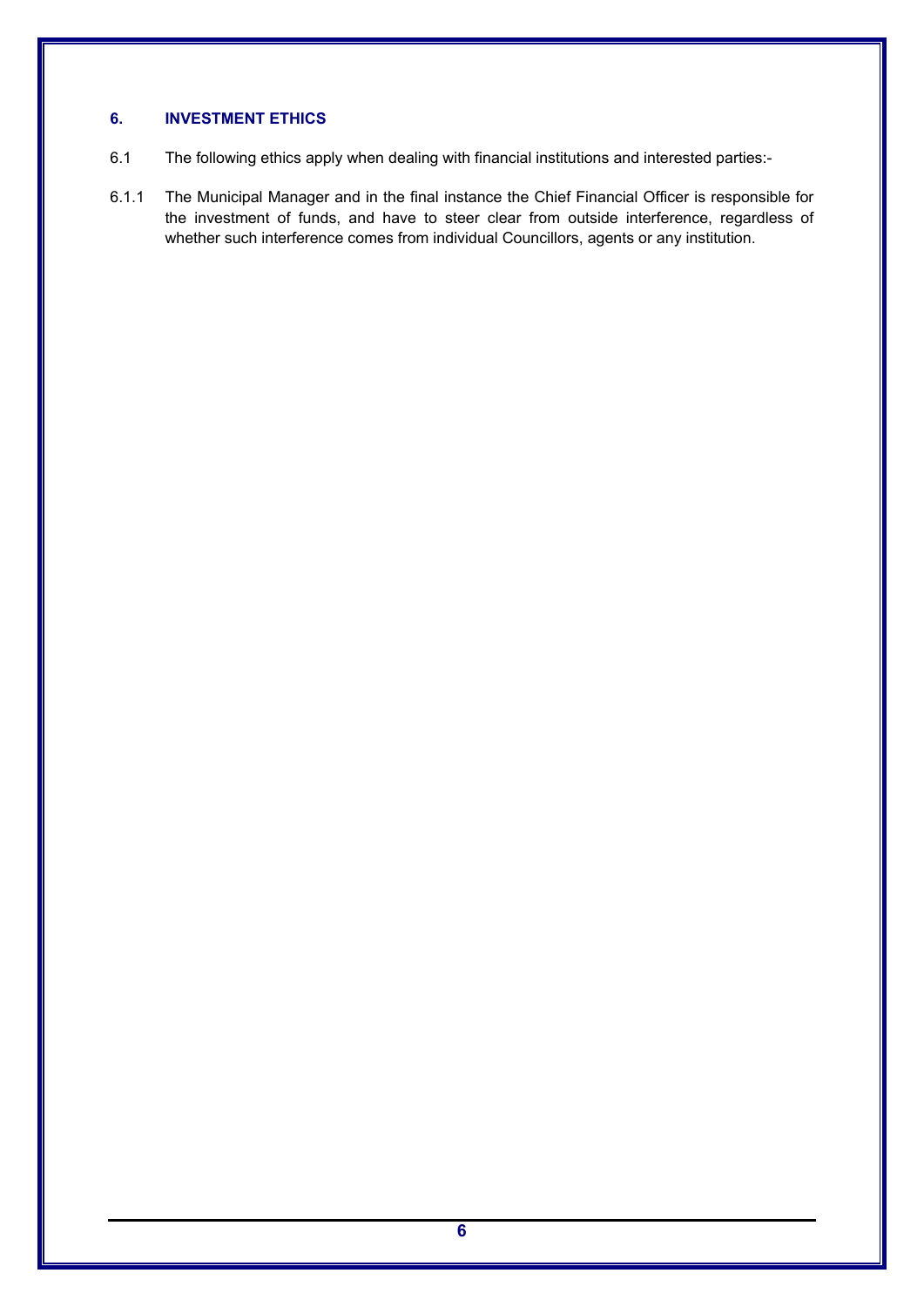Under no circumstances may he/ she be held susceptible to coercive measures of any description. No member of staff may accept any gift other than something that is so small that it cannot possibly be seen as anything but a sign of goodwill, regardless of whether such gift influences him or her in his or her work or is intended to do so.

- 6.1.2 The Chief Financial Officer or his/her delegate must act according to their own discretion and should report any serious cases, i.e. offers of a personal commission or payment in kind, etc, to the Council. Discretion should be the order of the day, and excessive gifts and hospitality must be refused and avoided.
- 6.1.3 Interest rates offered should never be divulged to another institution.

# **7. INVESTMENT PRINCIPLES**

### **7.1 Limited Exposure to a Single Institution**

- 7.1.1 Money, especially large sums of money, must be invested with more than one institution in order to limit the risk exposure of the Municipality. For purpose of this policy "large sums of money" will be regarded as any amount in excess of R1 million.
- 7.1.2 Subject to paragraph 8.6 below, not more than 50% of the available funds should be placed with a single institution. In this case, it should be noted that a group of financial institutions would be treated as individual institutions.
- 7.1.3 Where legislation allows, the Municipality must try to plan the distribution of its investments to cover more than one investment category.

# **7.2 Risk and Return**

- 7.2.1 It should be accepted as general principle that the larger the return, the greater the risk will be. Investments may not be undertaken with a view to speculation and must be governed by the following investment objectives, in order of priority:-
	- **D** Preservation and safety of principal;
	- □ Liquidity; and
	- Yield.

#### **7.3 Borrowing Money for Reinvestment**

7.3.1 The Municipality shall not borrow any money for investment purposes as this is considered as speculation with public funds. Furthermore, investments should not be made where Council is utilising an overdraft facility unless in accordance with applicable legislation.

#### **7.4 Cash in the Bank**

7.4.1 Where money is kept in current accounts, it is possible, as well as being an expedient practice, to bargain for more beneficial rates with regard to deposits, for instance call deposits. These rates can be increased by fixed term investments. The overriding principle is to limit the cash in the current account to the absolute minimum but always taking into account the cash management plan and monthly cashflow estimates.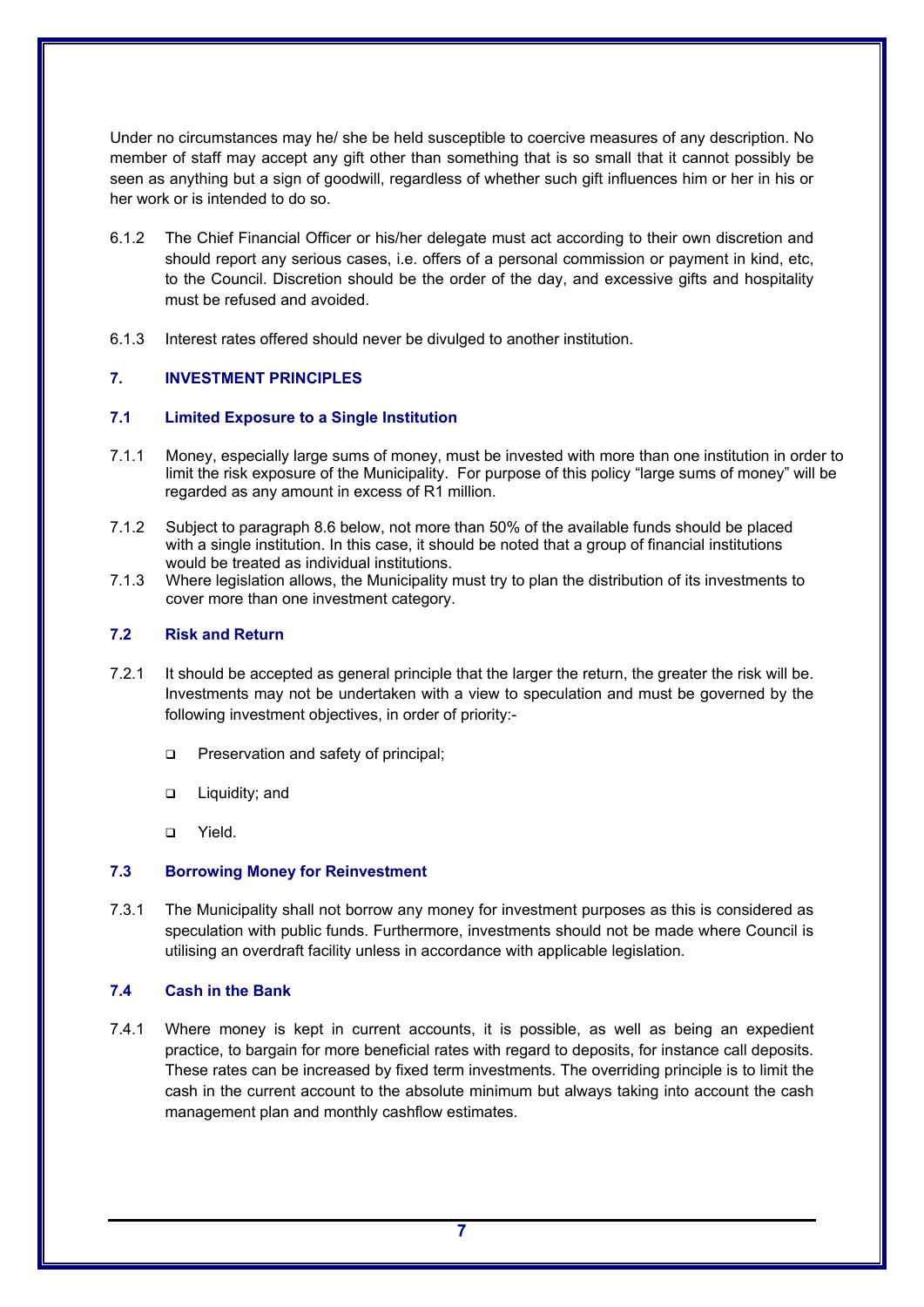# **7.5 Employees and Councillors Benefiting from Investments**

7.5.1 No employee or Councillor of the Municipality or their family may under any circumstances whatsoever on his or her own behalf or on behalf of any other person whether directly or indirectly, stipulate, claim or receive any consideration of whatever nature in connection with an investment made.

# **7.6 Reporting Requirements**

- 7.6.1 There shall at all times be transparency and accountability in respect of every investment made and of the Municipality's investment portfolio. In this regard, the Municipal Manager must within 10 days of the end of each month, as part of the section 71 report required by the MFMA, submit to the Mayor a report describing in accordance with generally recognised accounting practise the investment portfolio of the municipality as at the end of the month. The report must set out at least:-
	- The market value of each investment as at the beginning of the reporting period;
	- Additions and changes to the investment portfolio during the reporting period;
	- □ The market value of each investment as at the end of the reporting period; and
	- □ Fully accrued interest or yield for the reporting period.

# **8. GENERAL INVESTMENT PRACTICE**

# **8.1 General Principles**

- 8.1.1 After determining whether cash is available for investment and fixing the maximum term of investment, the Chief Financial Officer has to consider the way in which the investment is to be made. Because rates can vary according to money market perceptions with regard to the term of investment, quotations for fixed deposits should be requested telephonically for a period within the limitations of the maximum term.
- 8.1.2 All telephonic quotations must be recorded on a schedule and the accepted quotation must be confirmed in writing before the actual investment is made. The same procedure must be followed before any re-investment is made with the same institution.
- 8.1.3 Where a fixed deposit is made at an institution at a lower rate than other quotations, reasons must be recorded by the Chief Financial Officer and reported to Council as part of the monthly financial report by the Chief Financial Officer.

# **8.2 Payment of Commission**

8.2.1 The financial institution where a fixed deposit is made must issue a certificate with regard to each investment when the investment is made, in which it states that the financial institution has not or will not pay any commission and has not or will not grant any other benefit for obtaining such investment to any employee or Councillor of the Municipality or their family or an agent or go-between, or to any person nominated by such agent or go-between, except where the Council has decided to appoint a go-between/ agent/ consultant and the fee/ commission has been decided and approved by the Council before any investment is made.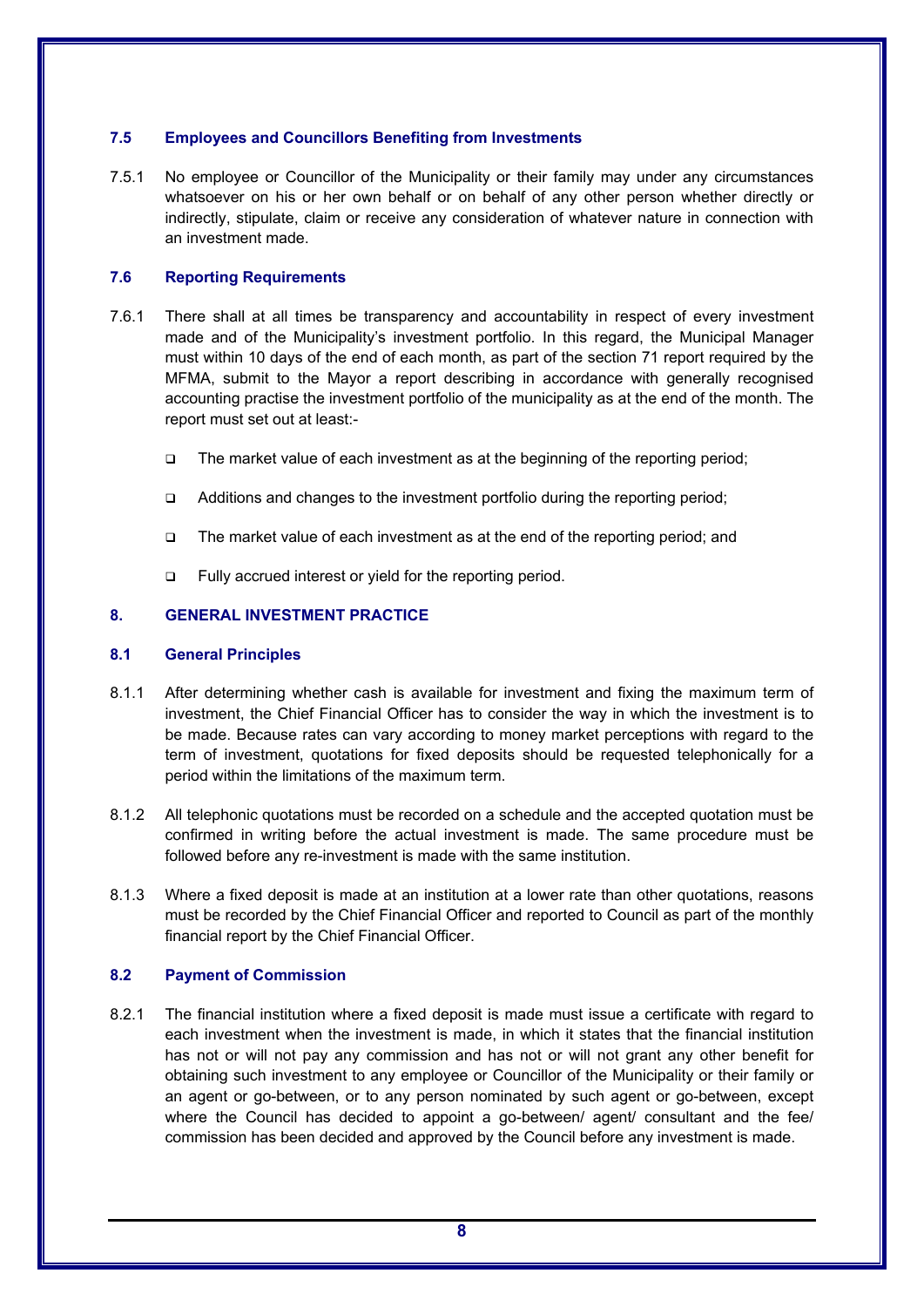# **8.3 Advertisements**

8.3.1 To ensure transparency the Municipality must within 30 days after an investment with currency of 12 months or longer has been made; publish in a local newspaper in circulation within its area of jurisdiction full details of any investments so made.

# **8.4 Registered Financial Institutions**

In terms of the Municipal Investment Regulations for the MFMA the Municipality may only invest in the following instruments or investments:-

- 8.4.1 Securities issued by the National Government;
- 8.4.2 Listed corporate bonds with an investment grading rating from a nationally or internationally recognized credit rating agency;
- 8.4.3 Deposits with banks registered in terms of the Banks Act, 1990 (Act No 94 of 1990);
- 8.4.4 Deposits with the Public Investment Corporation as contemplated by the Public Investment Commissioners Act, 1984 (Act No 45 of 1984);
- 8.4.5 Deposits with the Corporation for Public Deposits as contemplated by the Corporation for Public Deposits Act, 1984 (Act No 46 of 1984);
- 8.4.6 Banker's acceptance certificates or negotiable certificates of deposit of banks registered in terms of the Banks Act, 1990 (Act No 94 of 1990);
- 8.4.7 Guaranteed endowment policies with the intention of establishing a sinking fund in order to meet the redemption fund requirements of the Municipality;
- 8.4.8 Repurchase agreements with banks registered in terms of the Banks Act, 1990 (Act No 94 of 1990);
- 8.4.9 Municipal bonds issued by the Municipality;
- 8.4.10 Any other investment type as the Minister may identify by regulation in terms of section 168 of the Act, in consultation with the Financial Services Board; and
- 8.4.11 Any other instruments or investments in which the Municipality was under a law permitted to invest before the commencement of this policy, provided that such investments shall not extend beyond the date of maturity or redemption thereof.
- 8.4.12 An investment may only be made if the investment is denominated in Rand and is not indexed to, or affected by, fluctuations in the value of the Rand against any foreign currency.

# **8.5 Growth Related Investments and Long-Term Investments**

8.5.1 Only the Council can approve such investments or the disposal thereof. The institution with which the investment is made must guarantee at least the capital portion of long-term investments.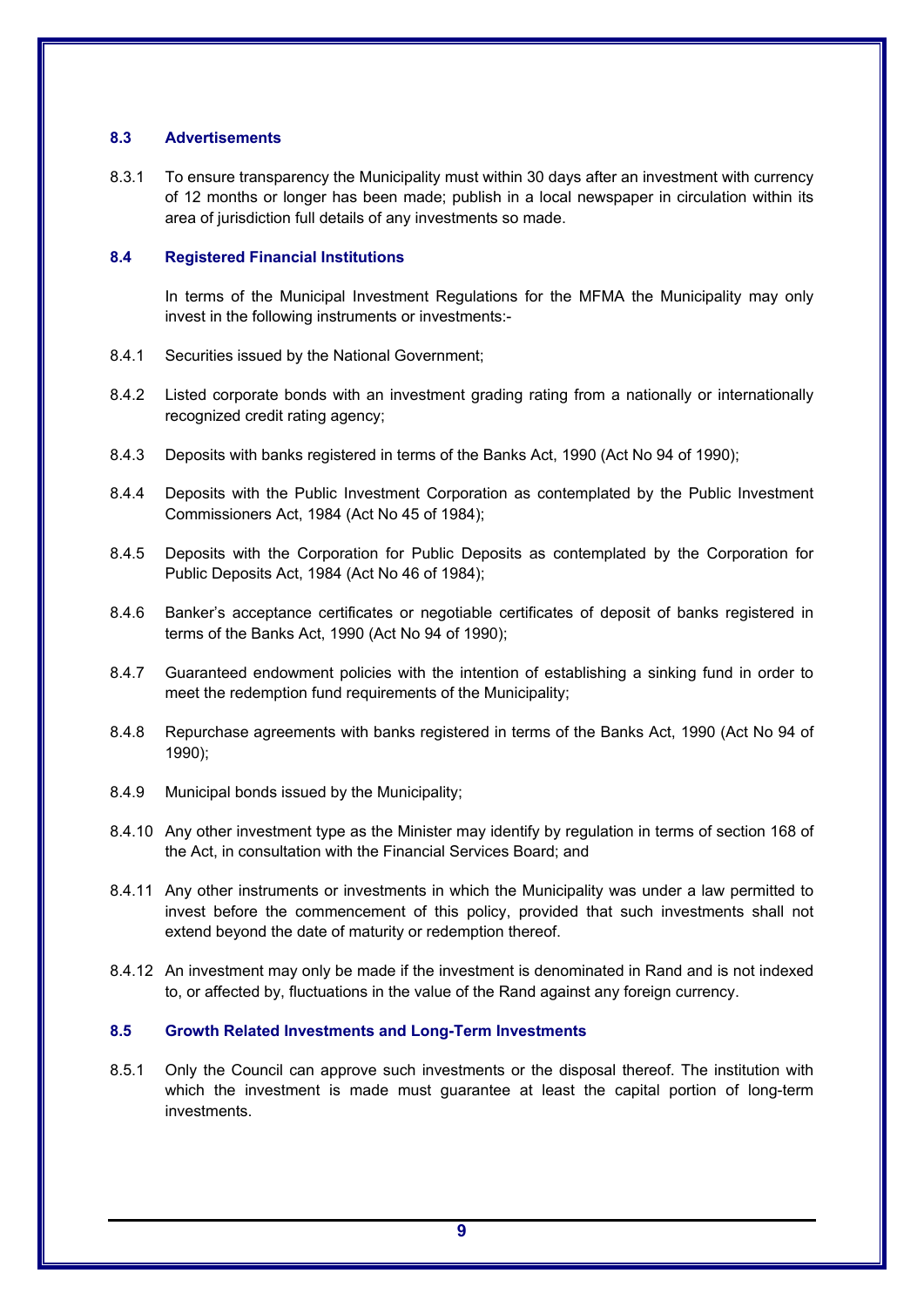8.5.2 Any fees payable to a broker, agent, or consultant must be clearly stated on the application form and approved by Council before any investment is made.

# **8.6 Credit Worthiness (Short-Term Investments)**

- 8.6.1 Council must utilise the national (ZAF) short-term credit rating to evaluate the credit worthiness of financial institutions. Investments may be placed within the following criteria (excluding daily call deposits with the Municipality's banker):-
	- A1 (Short-term): R10 000 000 (Ten Million Rand) per financial institution.
	- A2 (Short-term): R 1 000 000 (One Million Rand) per financial institution.
- 8.6.2 Council must liquidate any investment that is held at an institution, which no longer has a minimum acceptable rating as specified in this investment policy.

# **9. ALL DEPOSITS AND FIXED DEPOSITS SHORTER THAN 12 MONTHS**

- 9.1 Quotations must be solicited from a minimum of three financial institutions, bearing in mind the limits of the term for which it is intended to invest the funds. It is acceptable to ask for quotations telephonically, as rates can generally change regularly on a daily basis and time is a determining factor when investments are made.
- 9.2 Should one of the institutions offer a better rate for a term, other than what the Municipality had in mind, the other institutions that were approached should also be asked to quote a rate for the same term.
- 9.3 The person responsible for requesting quotations from institutions should record the name of the institution, the name of the person who gave the telephonic quotation and the relevant terms and rates and other facts such as whether the interest is payable on a monthly basis or on a maturity date. Written confirmation of the telephonic quotation accepted is essential.
- 9.4 Once the required number of quotations has been obtained, a decision has to be taken regarding the best terms offered and the institution with which the funds are going to be invested. Subject to par 8.6 above, the best offer is normally accepted, with thorough consideration of investment principles. No attempts may be made to make institutions compete with each other as far as their rates and terms are concerned. If institutions have been asked for a quotation with regard to a specific package the institution has to be told to offer their best rate in their quotation and that, once the quotation has been given, no further bargaining or discussions would be entered into in that regard.
- 9.5 The abovementioned procedure should be followed regardless of whether the money is to be invested in a fixed deposit or on a call basis.
- 9.6 It is essential to make sure that the investment document received is an original document, issued by the approved institution. The investment capital should be paid over only to the institution with which it is to be invested, and not to an agent.
- 9.7 The Chief Financial Officer should seek professional advice whenever there is a degree of uncertainty regarding investment opportunities that he/ she evaluate.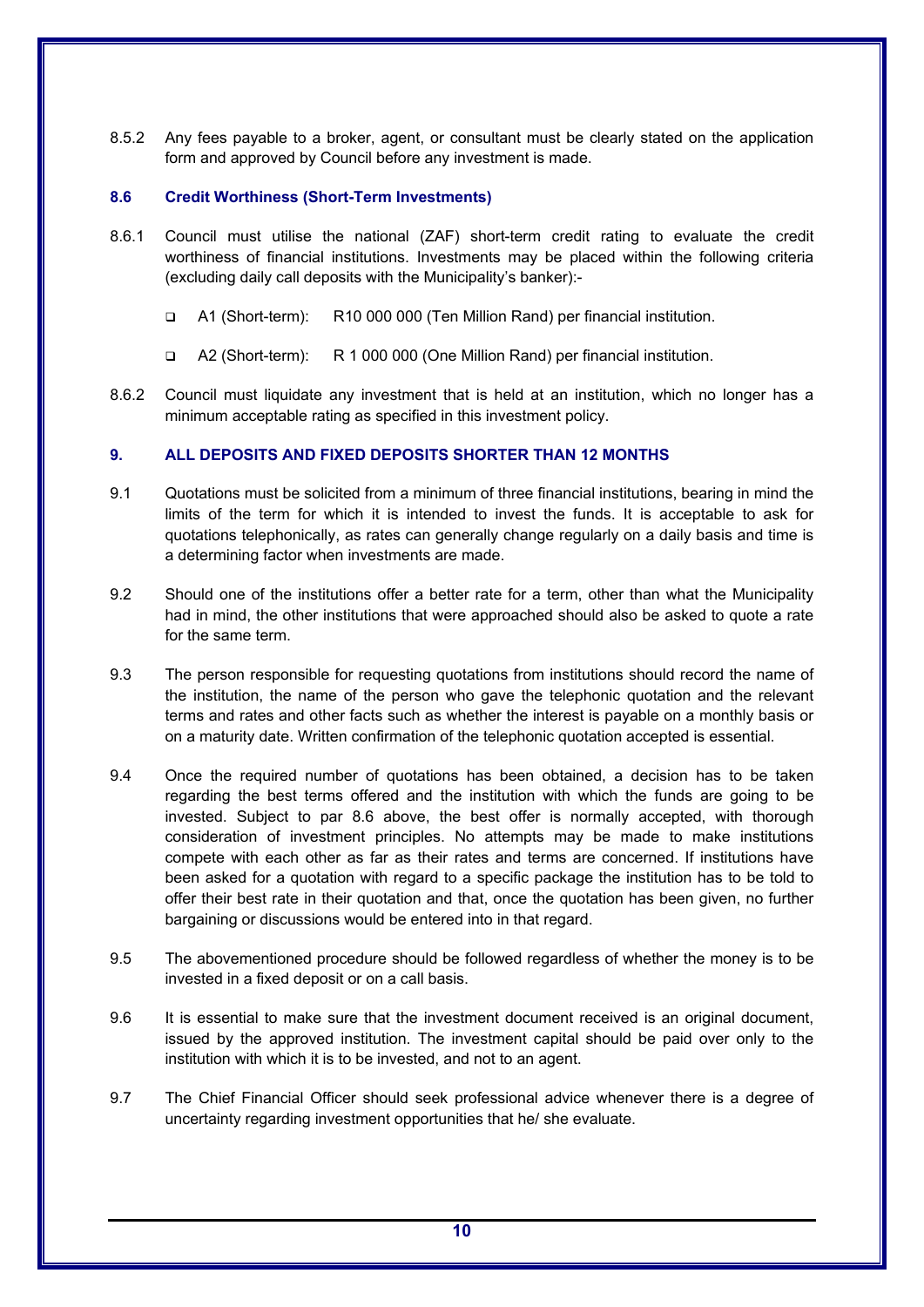9.8 The above procedures are not applicable to daily call deposits held with the Municipality's banker. However, the Chief Financial Officer should always ensure that the Municipality is receiving the best possible interest rates offered by the financial institution for this type of investment.

# **10. CONTROL OVER INVESTMENTS**

- 10.1 Proper records should be kept of all investments made. At the very least the following facts should be indicated:
	- n Institution
	- **D** Principle investment.
	- $\Box$  Interest rate.
	- □ Maturity date.
	- Details of growth of the investment, calculated annually at 30 June, including interest capitalised.
	- □ This information must be reflected on the Investment Register.
	- The Investment Register must be reconciled to the General Ledger accounts on a monthly basis, the reconciliation should be reviewed on a monthly basis be a senior independent person and signed as evidence of this review.
	- On a monthly basis, statements from all institutions must be obtained, the Investment Register must be updated accordingly.
- 10.2 The investment register must be examined on a fortnightly basis to identify investments falling due within the next two weeks. It must then be established as what to do with the funds bearing in mind the cashflow requirements.
- 10.3 Interest, correctly calculated, should be received timeously, together with any distributable capital.
- 10.4 Interest must be recalculated based on investment certificates received, and should be accrued for monthly it not yet received.
- 10.5 Interest received and accrued must be reflected as interest income.
- 10.6 Investment documents and certificates should be kept in a fire-resistant safe to which access is controlled. These documents include:
	- Fixed Deposit Letter or investment certificate
	- Receipt for capital invested
	- Copy of electronic transfer or cheque requisition
	- Commission certificate indicating no commission was paid on the investment, and interest rate quoted.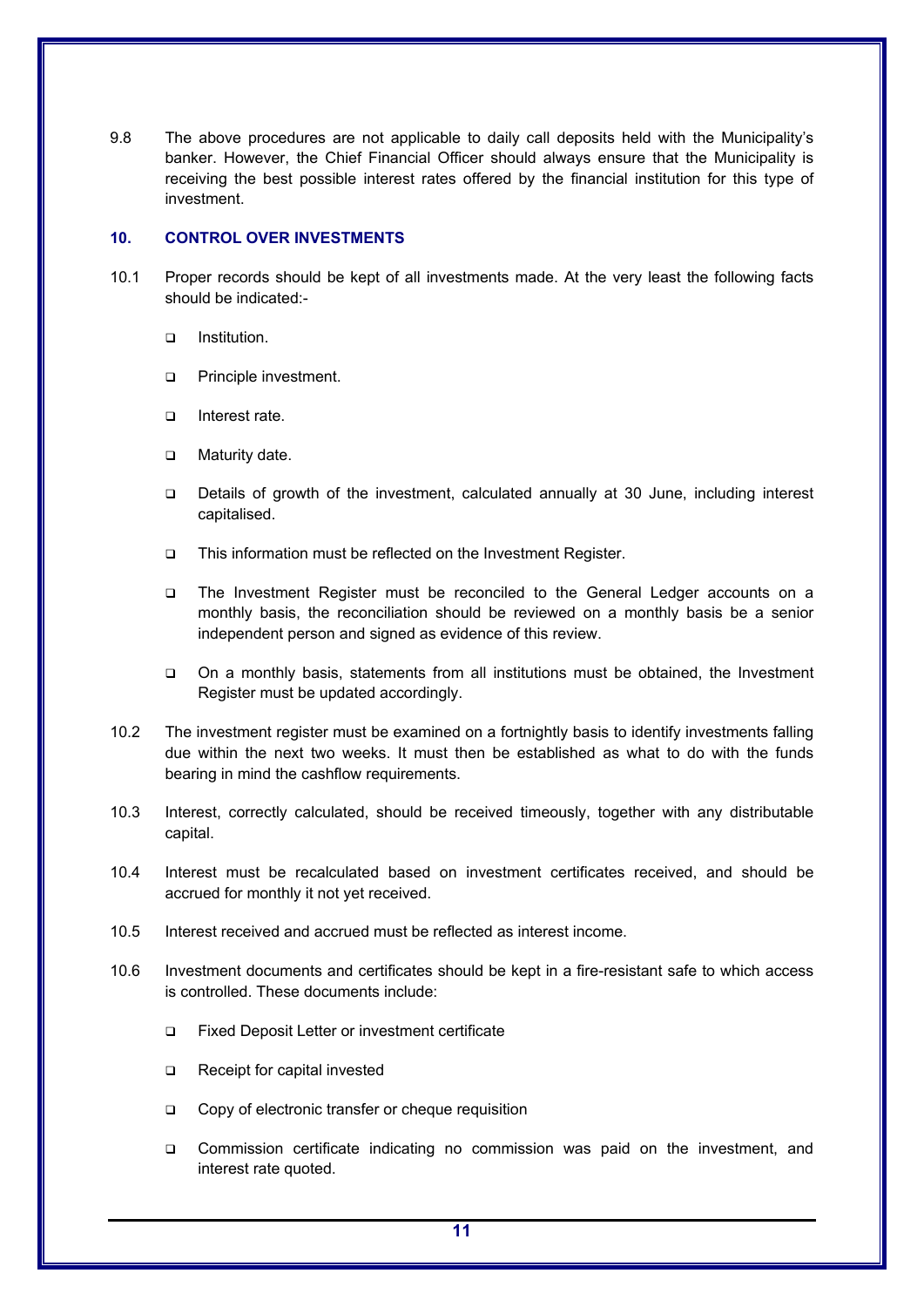- 10.7 The Chief Financial Officer is responsible for ensuring that the invested funds are secure and should there be a measure of risk, such risk must be rated realistically.
- 10.8 The Executive Committee should approve all investment withdrawals before date of maturity of R500 000 (Five Hundred Thousand Rand) and above.

# **11. BORROWING**

# **11.1 Conditions applying to both short-term and long-term debt**

- 11.1.1 The municipality may incur debt only if:-
	- The debt is denominated in Rand and is not indexed to, or affected by, fluctuations in the value of the Rand against any foreign currency; and
	- Section 48 (3) of the MFMA, regarding assets secured required for providing basic municipal services, has been complied with, if security is to be provided by the municipality.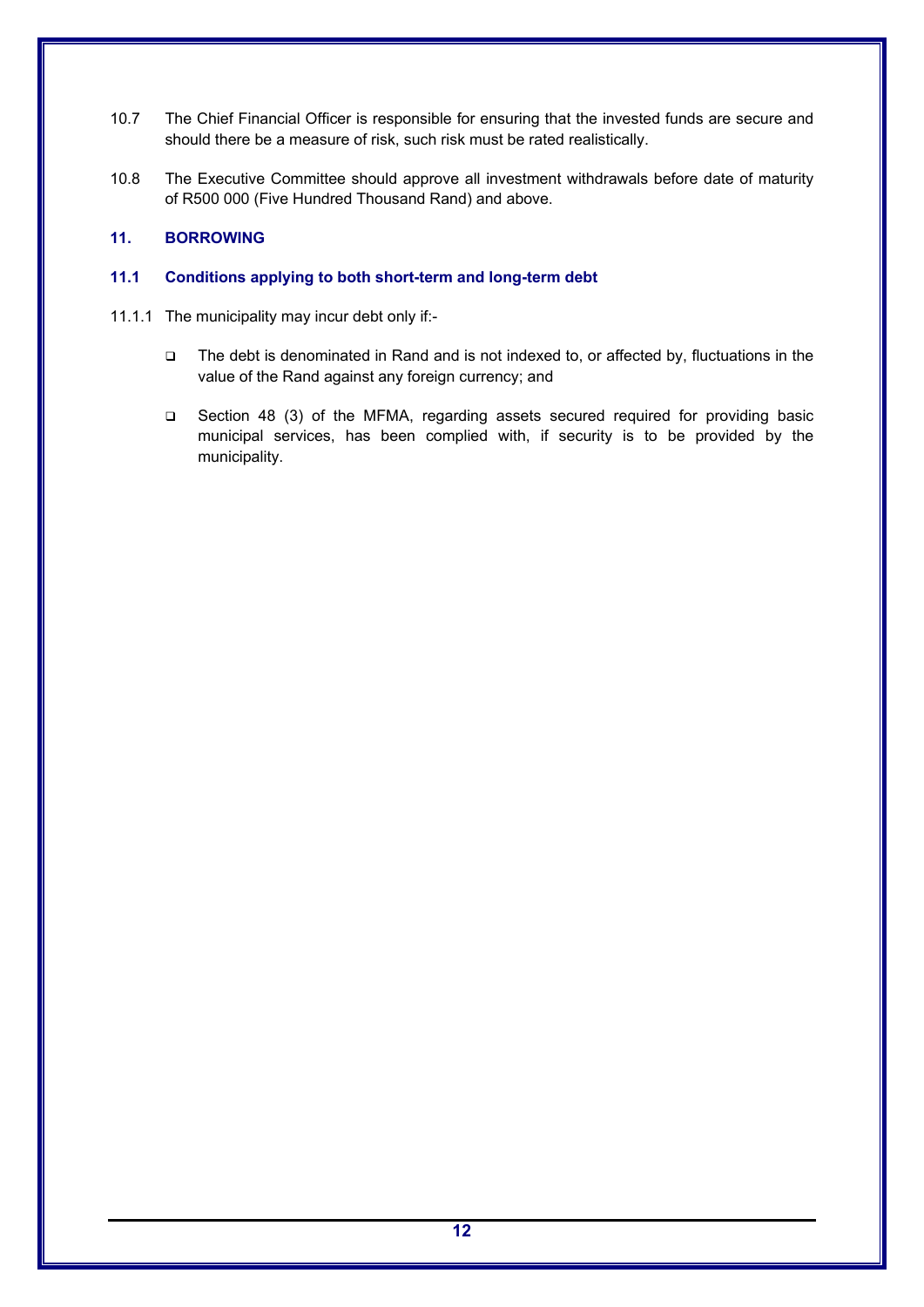# **11.2 Short-term Debt**

- 11.2.1 The municipality may incur short-term debt only in accordance with and subject to the provisions of the MFMA and only when necessary to bridge:-
	- Shortfalls within a financial year during which the debt is incurred, in expectation of specific and realistic anticipated income to be received within that financial year; or
	- Capital needs within a financial year, to be repaid from specific funds to be received from enforceable allocations or long-term debt commitments.
- 11.2.2 The municipality may incur short-term debt only if:-
	- A resolution of the municipal council, signed by the mayor, has approved the debt agreement; and
	- The accounting officer has signed the agreement or other document which creates or acknowledges the debt.
- 11.2.3 For the purpose of paragraph 11.2.2 above the municipal council may:-
	- Approve a short-term debt transaction individually; or
	- Approve an agreement with a lender for a short-term credit facility to be accessed as and when required, including a line of credit or bank overdraft facility, provided that—
		- (i) the credit limit must be specified in the resolution of the council;
		- (ii) the terms of the agreement, including the credit limit, may be changed only by a resolution of the council; and
		- (iii) if the council approves a credit facility that is limited to emergency use, the accounting officer must notify the council in writing as soon as practical of the amount, duration and cost of any debt incurred in terms of such a credit facility, as well as options for repaying such debt.

11.2.4 The municipality:-

- Must pay off short-term debt within the financial year; and
- May not renew or refinance short-term debt, whether its own debt or that of any other entity, where such renewal or refinancing will have the effect of extending the short-term debt into a new financial year.

# **11.3 Long-term Debt**

11.3.1 The municipality may incur long-term debt only in accordance with and subject to any applicable provisions of the MFMA and only for the purpose of:-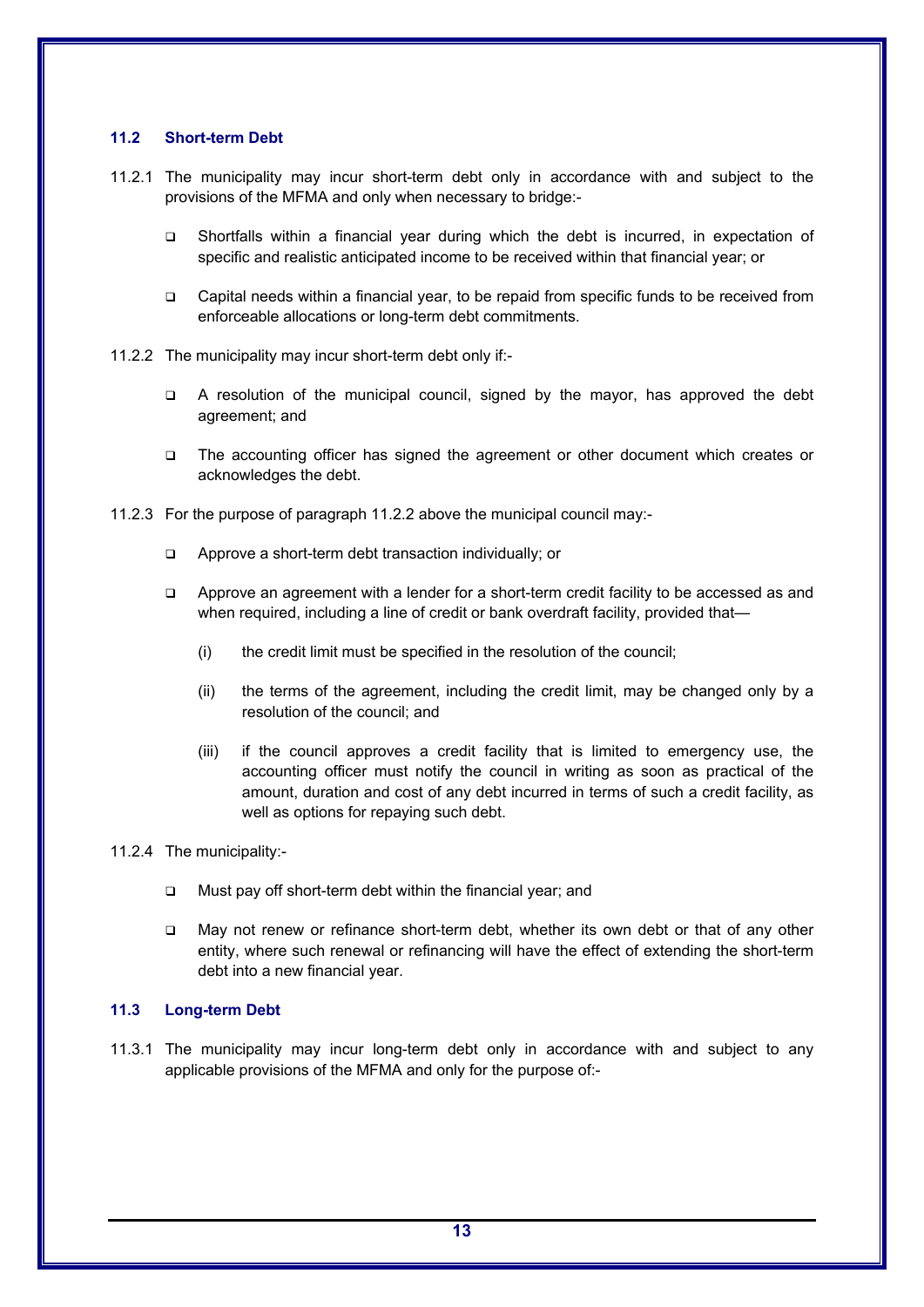- Capital expenditure on property, plant or equipment to be used for the purpose of achieving the objects of local government as set out in section 152 of the Constitution, including costs referred to in paragraph 11.3.4 below; or
- □ Re-financing existing long-term debt subject to paragraph 11.3.5 below.
- 11.3.2 The municipality may incur long-term debt only if:-
	- A resolution of the municipal council, signed by the mayor, has approved the debt agreement; and
	- □ The accounting officer has signed the agreement or other document which creates or acknowledges the debt.
- 11.3.3 The municipality may incur long-term debt only if the accounting officer:-
	- □ has, in accordance with section 21A of the Municipal Systems Act:-
		- (i) at least 21 days prior to the meeting of the council at which approval for the debt is to be considered, made public an information statement setting out particulars of the proposed debt, including the amount of the proposed debt, the purposes for which the debt is to be incurred and particulars of any security to be provided; and
		- (ii) invited the public, the National Treasury and the relevant provincial treasury to submit written comments or representations to the council in respect of the proposed debt; and
	- has submitted a copy of the information statement to the municipal council at least 21 days prior to the meeting of the council, together with particulars of:-
		- (i) the essential repayment terms, including the anticipated debt repayment schedule; and
		- (ii) the anticipated total cost in connection with such debt over the repayment period.

#### 11.3.4 Capital expenditure contemplated in paragraph 11.3.1 above may include:-

- □ Financing costs, including—
	- (i) capitalised interest for a reasonable initial period;
	- (ii) costs associated with security arrangements in accordance with section 48 of the MFMA;
	- (iii) discounts and fees in connection with the financing;
	- (iv) fees for legal, financial, advisory, trustee, credit rating and other services directly connected to the financing; and
	- (v) costs connected to the sale or placement of debt, and costs for printing and publication directly connected to the financing;